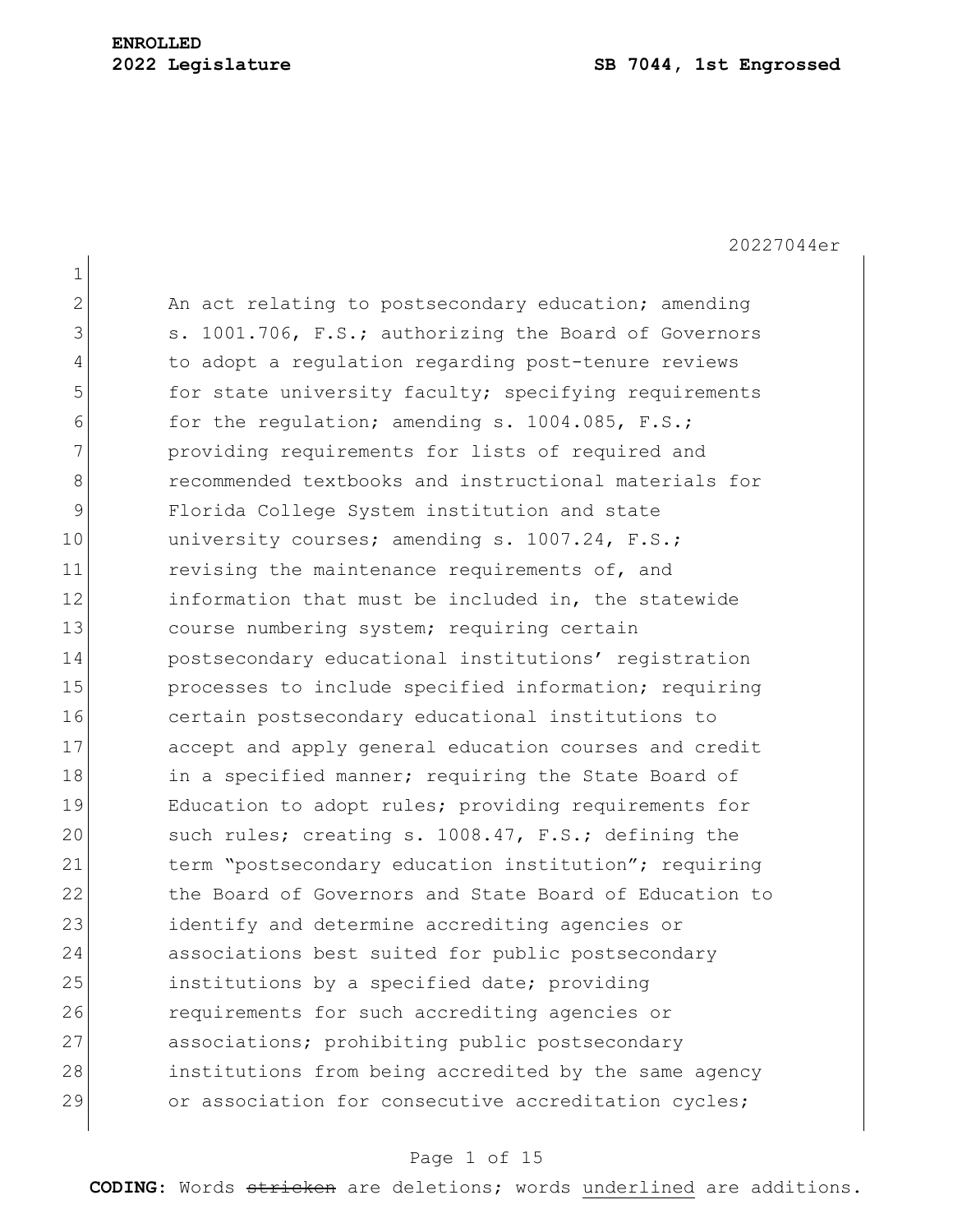20227044er 30 requiring public postsecondary institutions to obtain 31 accreditation from accrediting agencies or 32 associations identified by the Board of Governors or 33 State Board of Education, respectively; providing that 34 specified academic programs are exempt from such 35 **requirements;** requiring institutions to provide 36 Specified reports to the Board of Governors or the 37 State Board of Education; requiring institutions to 38 seek specified accreditation; authorizing institutions 39 to remain with current accreditors under certain 40 circumstances; creating a cause of action for 41 **postsecondary education institutions;** authorizing the 42 award of specified damages, court costs, and attorney 43 **fees;** providing for the future expiration of specified 44 provisions; amending ss. 1009.23 and 1009.24, F.S.; 45 requiring Florida College System institutions and 46 state universities, respectively, to post specified 47 **information relating to tuition and fee rates and** 48 proposed changes to such rates on their websites; 49 revising the information that must be included in a 50 required notice to students; requiring a specific 51 press release to be e-mailed to enrolled students; 52 providing requirements for a Florida College System 53 institution or a state university, respectively, to 54 raise, impose, or authorize certain fees; providing a 55 directive to the Division of Law Revision; providing 56 effective dates.

57

58 Be It Enacted by the Legislature of the State of Florida:

## Page 2 of 15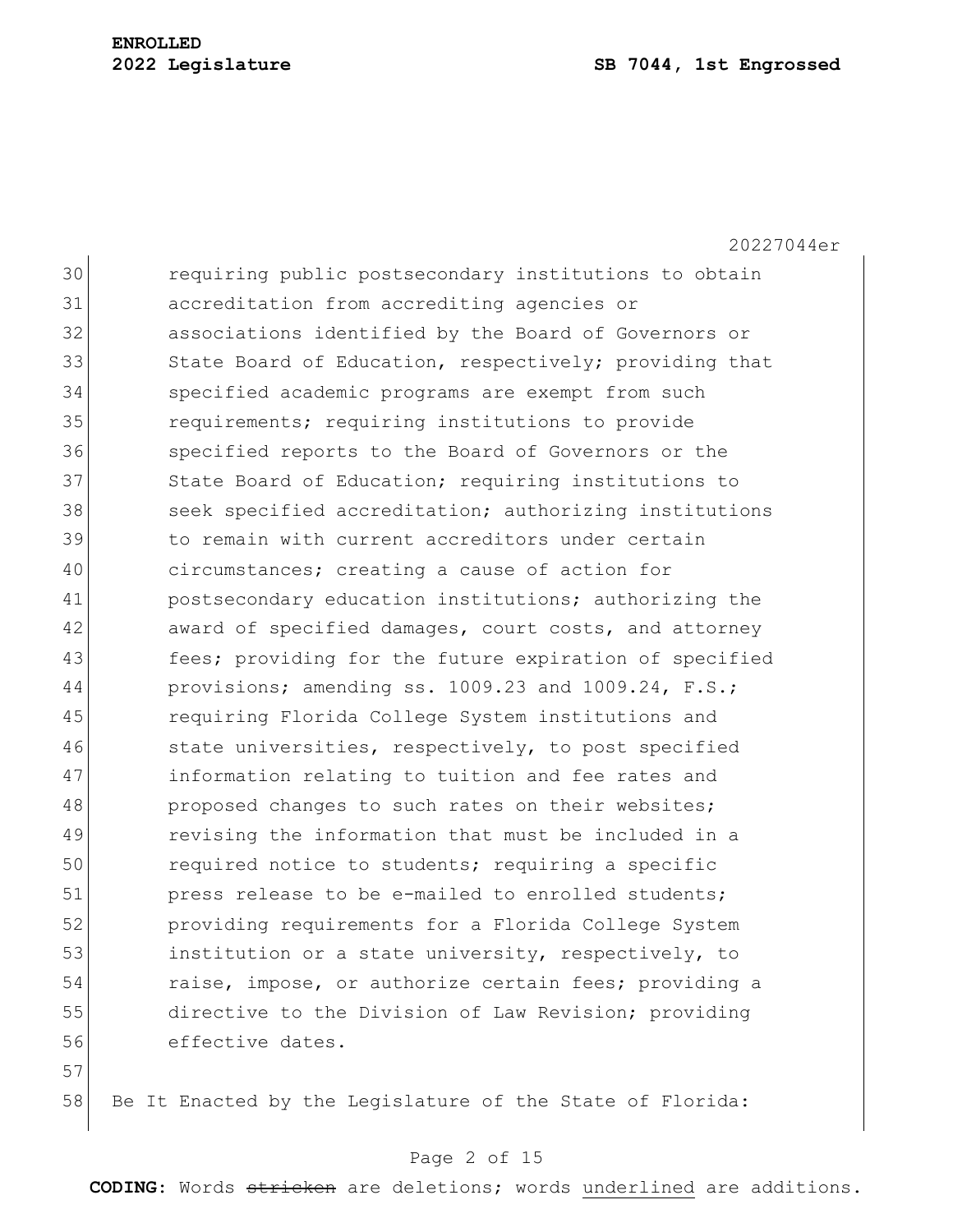|    | 20227044er                                                               |
|----|--------------------------------------------------------------------------|
| 59 |                                                                          |
| 60 | Section 1. Present paragraphs $(b)$ , $(c)$ , and $(d)$ of               |
| 61 | subsection (6) of section 1001.706, Florida Statutes, are                |
| 62 | redesignated as paragraphs $(c)$ , $(d)$ , and $(e)$ , respectively, and |
| 63 | a new paragraph (b) is added to that subsection, to read:                |
| 64 | 1001.706 Powers and duties of the Board of Governors.-                   |
| 65 | (6) POWERS AND DUTIES RELATING TO PERSONNEL.-                            |
| 66 | (b) The Board of Governors may adopt a regulation requiring              |
| 67 | each tenured state university faculty member to undergo a                |
| 68 | comprehensive post-tenure review every 5 years. The board may            |
| 69 | include other considerations in the regulation, but the                  |
| 70 | regulation must address:                                                 |
| 71 | 1. Accomplishments and productivity;                                     |
| 72 | 2. Assigned duties in research, teaching, and service;                   |
| 73 | 3. Performance metrics, evaluations, and ratings; and                    |
| 74 | 4. Recognition and compensation considerations, as well as               |
| 75 | improvement plans and consequences for underperformance.                 |
| 76 | Section 2. Section 1004.085, Florida Statutes, is amended                |
| 77 | to read:                                                                 |
| 78 | 1004.085 Textbook and instructional materials affordability              |
| 79 | and transparency.-                                                       |
| 80 | (1) As used in this section, the term "instructional                     |
| 81 | materials" means educational materials for use within a course           |
| 82 | which may be available in printed or digital format.                     |
| 83 | (2) An employee of a Florida College System institution or               |
| 84 | state university may not demand or receive any payment, loan,            |
| 85 | subscription, advance, deposit of money, service, or anything of         |
| 86 | value, present or promised, in exchange for requiring students           |
| 87 | to purchase a specific textbook or instructional material for            |
|    |                                                                          |

# Page 3 of 15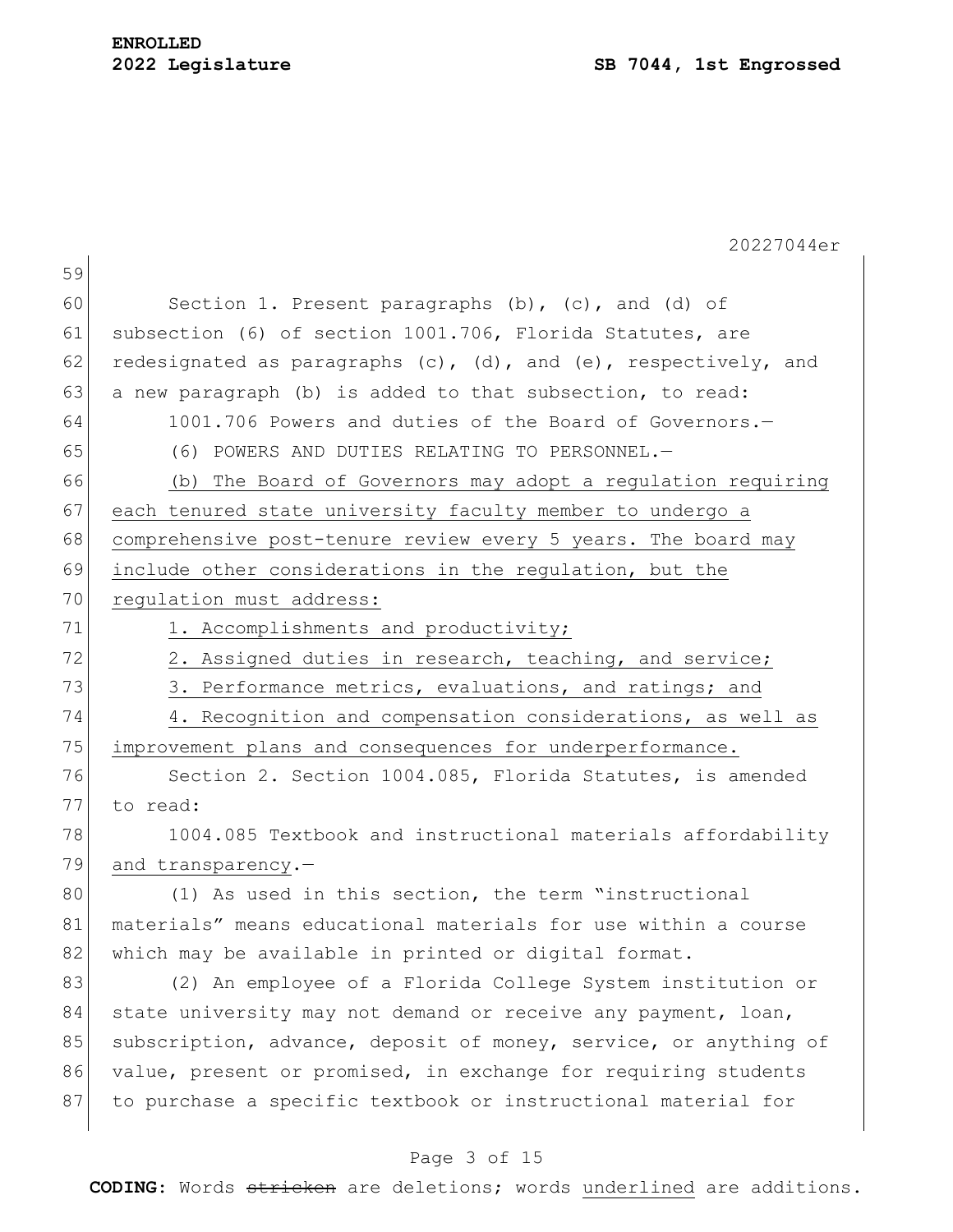88 coursework or instruction.

89 (3) An employee may receive:

90 (a) Sample copies, instructor copies, or instructional 91 materials. These materials may not be sold for any type of 92 compensation if they are specifically marked as free samples not 93 for resale.

94 (b) Royalties or other compensation from sales of textbooks 95 or instructional materials that include the instructor's own 96 writing or work.

97 (c) Honoraria for academic peer review of course materials.

98 (d) Fees associated with activities such as reviewing, 99 critiquing, or preparing support materials for textbooks or 100 instructional materials pursuant to guidelines adopted by the 101 State Board of Education or the Board of Governors.

102 (e) Training in the use of course materials and learning 103 technologies.

 (4) Each Florida College System institution and state university board of trustees is authorized to adopt policies in 106 consultation with providers, including bookstores, which allow 107 for the use of innovative pricing techniques and payment options 108 for textbooks and instructional materials. Such policies may include bulk pricing arrangements that enable students to 110 purchase course materials or texts that are delivered digitally; delivered through other technologies that are, or the licenses 112 of which are, required for use within a course; or delivered in a print format. Innovative pricing techniques and payment options must include an opt-in or opt-out provision for students and may be approved only if there is documented evidence that the options reduce the cost of textbooks and instructional

### Page 4 of 15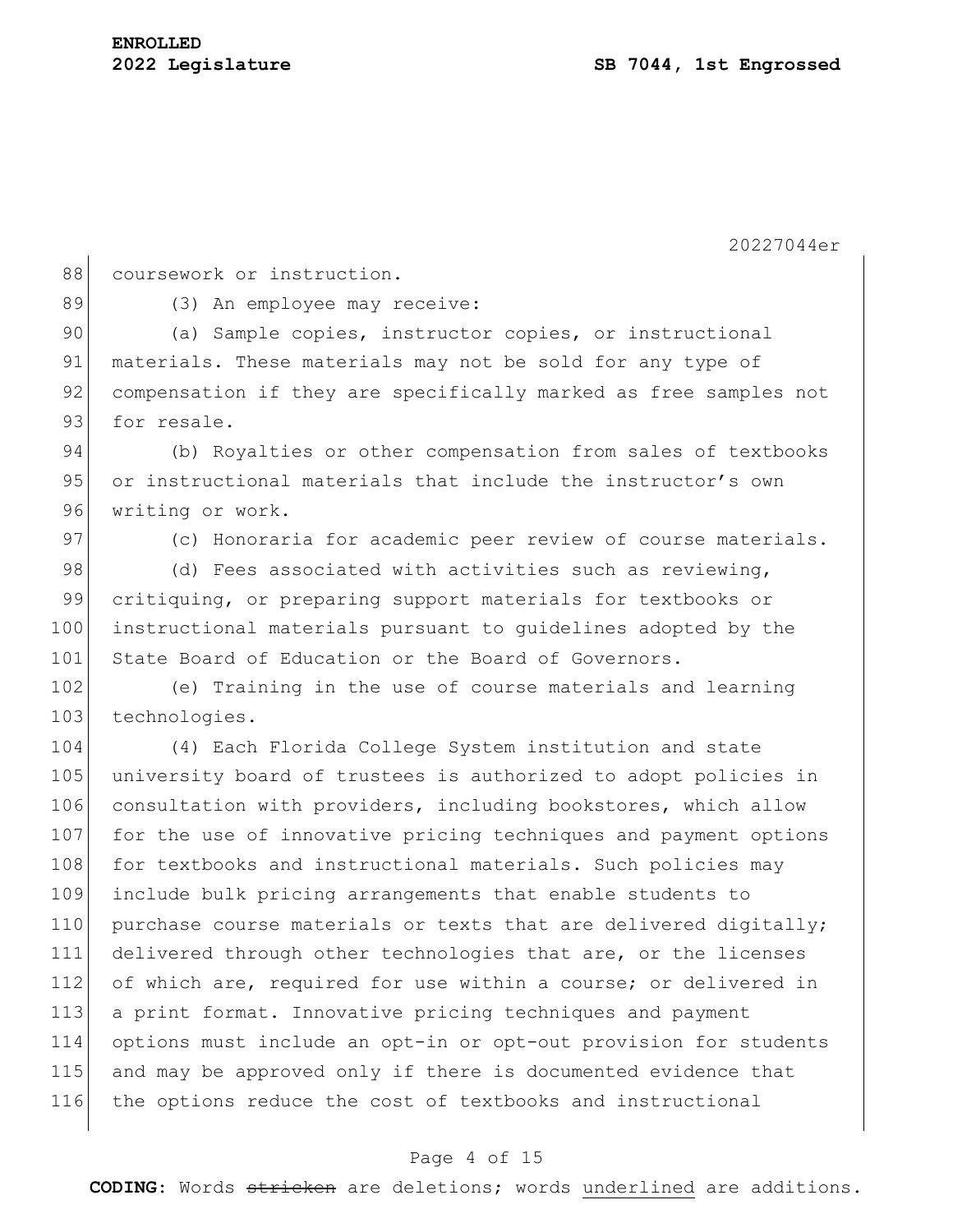117 materials for students taking a course. 118 (5)(a) Each Florida College System institution and state 119 university shall post prominently in the course registration 120 system and on its website, as early as is feasible, but at least 121 45 days before the first day of class for each term, a hyperlink 122 to lists of required and recommended textbooks and instructional 123 materials for at least 95 percent of all courses and course 124 sections offered at the institution during the upcoming term. 125 The lists must include the International Standard Book Number 126 (ISBN) for each required and recommended textbook and 127 instructional material or other identifying information, which 128 must include, at a minimum, all of the following: the title, all 129 authors listed, publishers, edition number, copyright date, 130 published date, and other relevant information necessary to 131 identify the specific textbooks or instructional materials 132 required and recommended for each course. The State Board of 133 Education and the Board of Governors shall include in the 134 policies, procedures, and guidelines adopted under subsection 135 (6) certain limited exceptions to this notification requirement 136 for classes added after the notification deadline. 137 (b) The lists of required and recommended textbooks and 138 instructional materials required in paragraph (a) must: 139 1. Be posted as early as is feasible but at least 45 days 140 before the first day of class for each term. 141 2. Remain posted for at least 5 academic years. 142 3. Be searchable by the course subject, the course number, 143 the course title, the name of the instructor of the course, the 144 title of each assigned textbook or instructional material, and 145 each author of an assigned textbook or instructional material.

## Page 5 of 15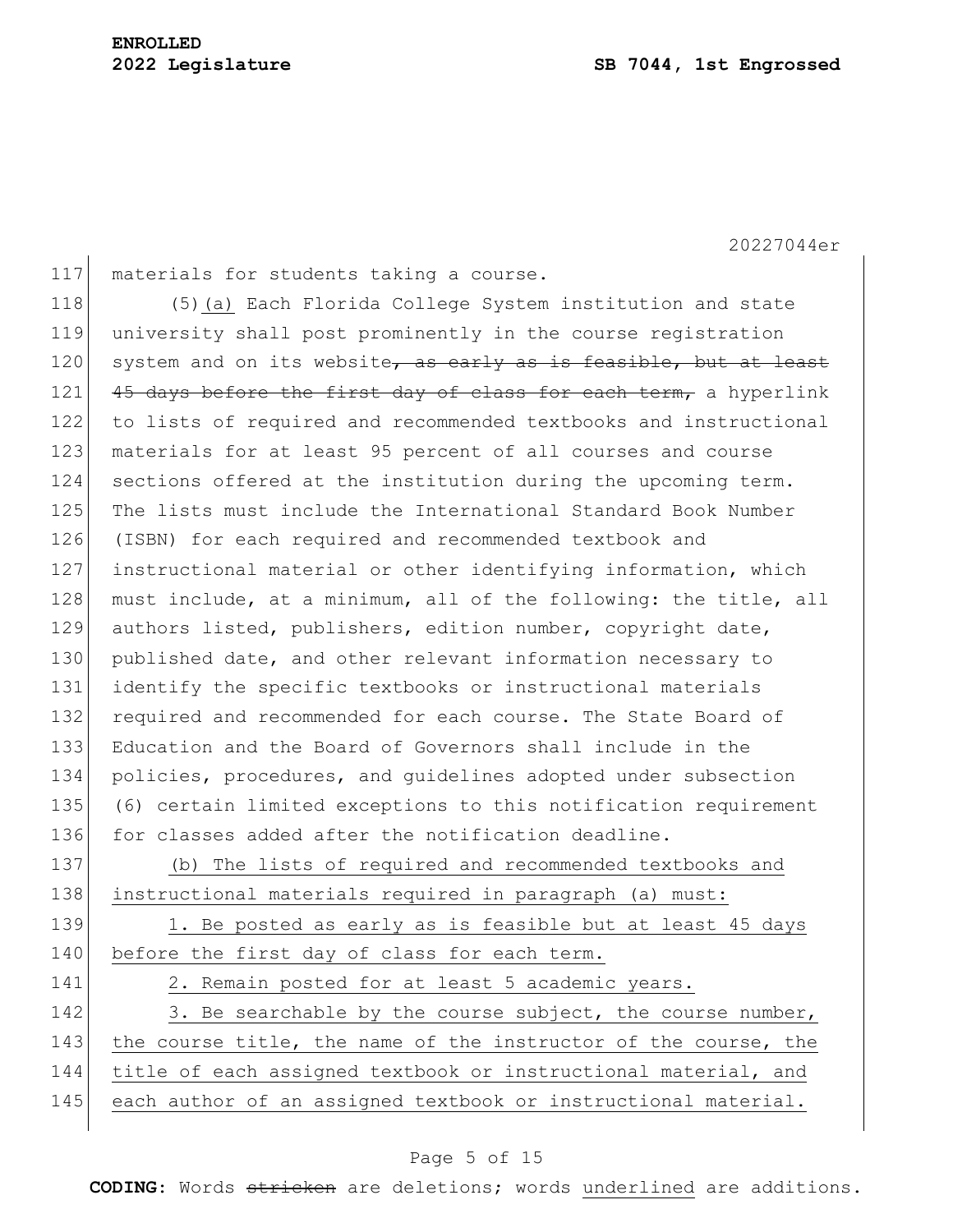|     | 20227044er                                                       |
|-----|------------------------------------------------------------------|
| 146 | 4. Be easily downloadable by current and prospective             |
| 147 | students.                                                        |
| 148 | (c) If a course subject to paragraphs (a) and (b) is a           |
| 149 | general education core course option identified pursuant to s.   |
| 150 | 1007.25, course syllabi information containing sufficient detail |
| 151 | to inform students of all of the following must be included:     |
| 152 | 1. The course curriculum.                                        |
| 153 | 2. The goals, objectives, and student expectations of the        |
| 154 | course.                                                          |
| 155 | 3. How student performance will be measured.                     |
| 156 | (6) After receiving input from students, faculty,                |
| 157 | bookstores, and publishers, the State Board of Education and the |
| 158 | Board of Governors each shall adopt textbook and instructional   |
| 159 | materials affordability policies, procedures, and quidelines for |
| 160 | implementation by Florida College System institutions and state  |
| 161 | universities, respectively, that further efforts to minimize the |
| 162 | cost of textbooks and instructional materials for students       |
| 163 | attending such institutions while maintaining the quality of     |
| 164 | education and academic freedom. The policies, procedures, and    |
| 165 | quidelines shall address:                                        |
| 166 | (a) The establishment of deadlines for an instructor or          |
| 167 | department to notify the bookstore of required and recommended   |
| 168 | textbooks and instructional materials so that the bookstore may  |
| 169 | verify availability, source lower cost options when practicable, |
| 170 | explore alternatives with faculty when academically appropriate, |
| 171 | and maximize the availability of used textbooks and              |
| 172 | instructional materials.                                         |
| 173 | (b) Confirmation by the course instructor or academic            |
| 174 | department offering the course, before the textbook or           |
|     |                                                                  |

# Page 6 of 15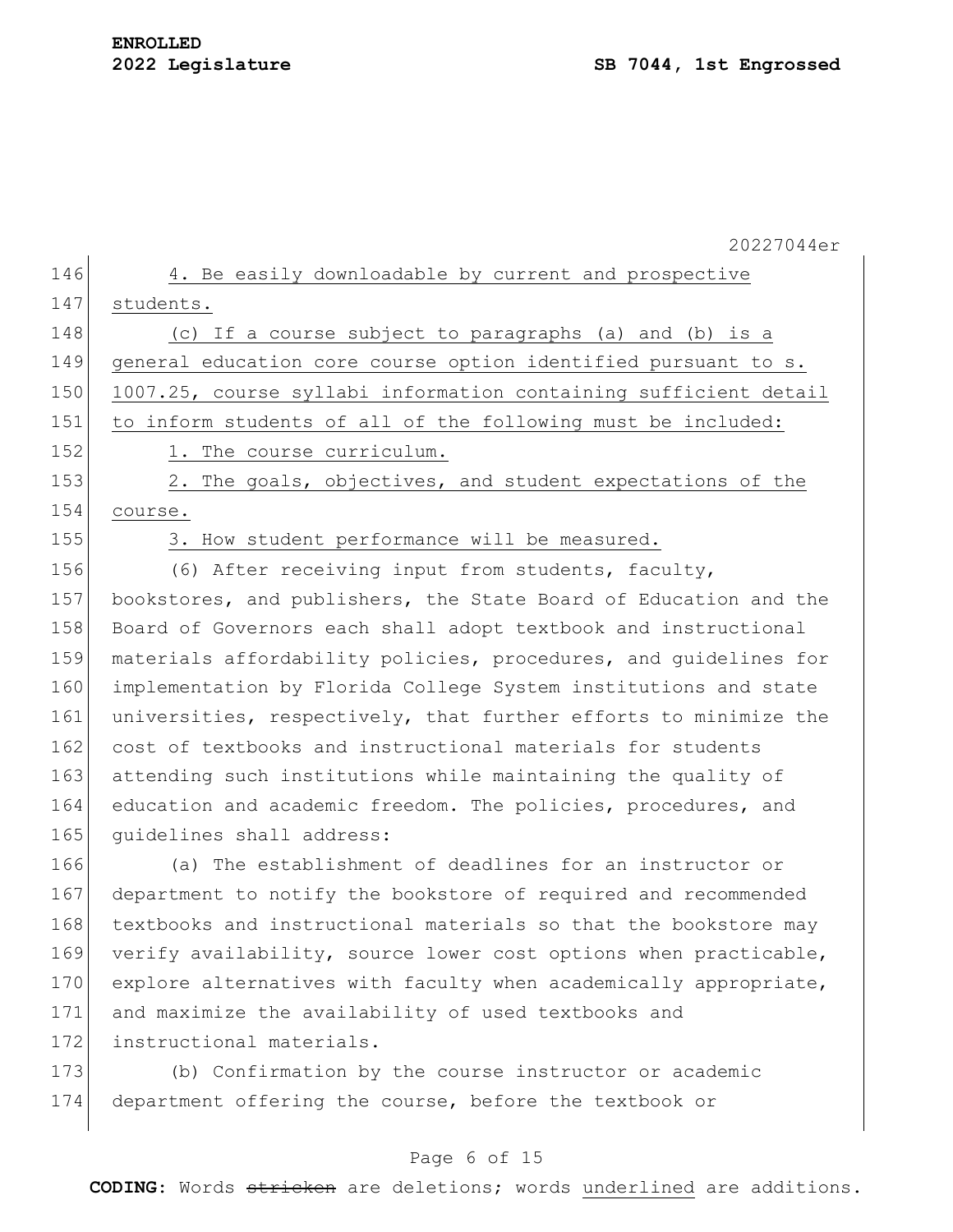175 instructional materials adoption is finalized, of the intent to 176 use all items ordered, particularly each individual item sold as 177 part of a bundled package.

178 (c) Determination by a course instructor or the academic 179 department offering the course, before a textbook or 180 instructional material is adopted, of the extent to which a new 181 edition differs significantly and substantively from earlier 182 versions and the value to the student of changing to a new 183 edition or the extent to which an open-access textbook or 184 instructional material is available.

185 (d) The availability of required and recommended textbooks 186 and instructional materials to students otherwise unable to 187 afford the cost, including consideration of the extent to which 188 an open-access textbook or instructional material may be used.

189 (e) Participation by course instructors and academic 190 departments in the development, adaptation, and review of open-191 access textbooks and instructional materials and, in particular, 192 open-access textbooks and instructional materials for high-193 demand general education courses.

194 (f) Consultation with school districts to identify 195 practices that impact the cost of dual enrollment textbooks and 196 instructional materials to school districts, including, but not 197 limited to, the length of time that textbooks and instructional 198 materials remain in use.

199 (g) Selection of textbooks and instructional materials 200 through cost-benefit analyses that enable students to obtain the 201 highest-quality product at the lowest available price, by 202 considering:

203 1. Purchasing digital textbooks in bulk.

#### Page 7 of 15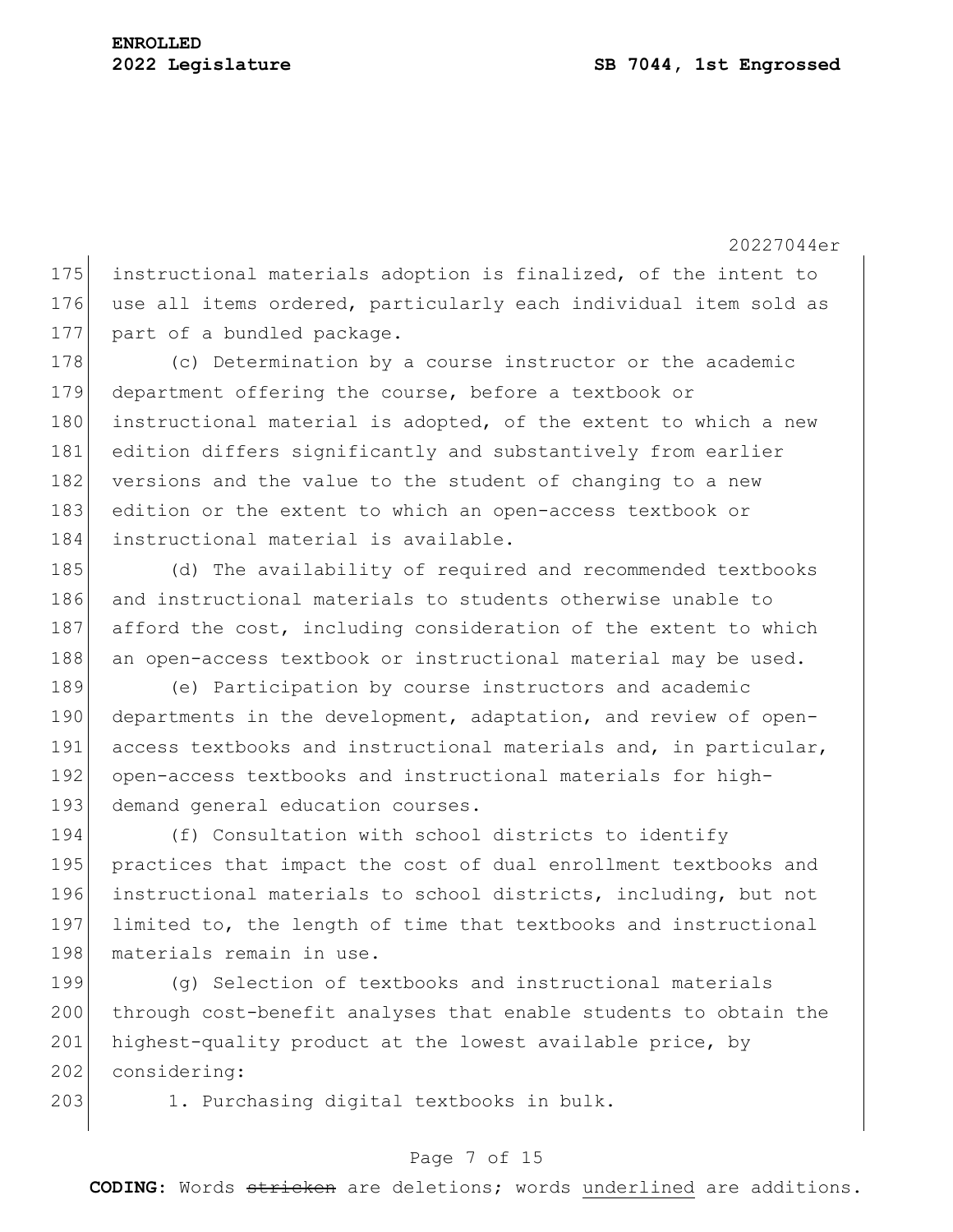204 2. Expanding the use of open-access textbooks and 205 instructional materials.

206 3. Providing rental options for textbooks and instructional 207 materials.

208 4. Increasing the availability and use of affordable 209 digital textbooks and learning objects.

210 5. Developing mechanisms to assist in buying, renting, 211 selling, and sharing textbooks and instructional materials.

212 6. The length of time that textbooks and instructional 213 materials remain in use.

214 7. An evaluation of cost savings for textbooks and 215 instructional materials which a student may realize if 216 individual students are able to exercise opt-in provisions for 217 the purchase of the materials.

218 (7) The board of trustees of each Florida College System 219 institution and state university shall report, by September 30 220 of each year, to the Chancellor of the Florida College System or 221 the Chancellor of the State University System, as applicable, 222 the textbook and instructional materials selection process for 223 high-enrollment courses; specific initiatives of the institution 224 designed to reduce the costs of textbooks and instructional 225 materials; policies implemented in accordance with subsection 226 (5); the number of courses and course sections that were not 227 able to meet the textbook and instructional materials posting  $228$  deadline for the previous academic year; and any additional 229 information determined by the chancellors. By November 1 of each 230 year, each chancellor shall provide a summary of the information 231 provided by institutions to the State Board of Education and the 232 Board of Governors, as applicable.

### Page 8 of 15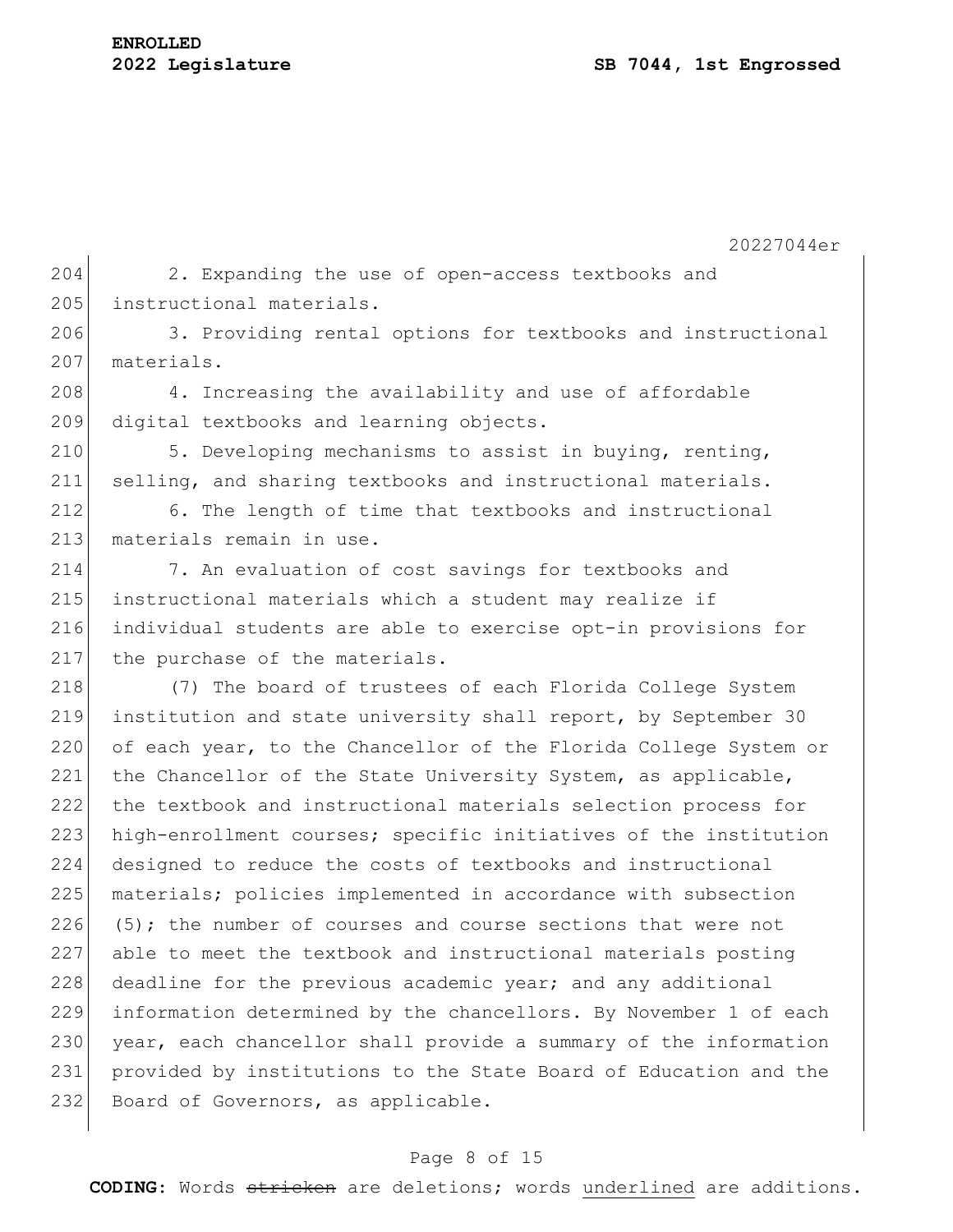# **ENROLLED**

20227044er 233 Section 3. Present subsection (8) of section 1007.24, 234 Florida Statutes, is redesignated as subsection (9) and amended, 235 a new subsection  $(8)$  is added to that section, and subsections 236 (4) and (5) of that section are amended, to read: 237 1007.24 Statewide course numbering system.  $238$  (4) The statewide course numbering system must be  $\frac{11}{2}$ 239 maintained electronically and regularly updated by the 240 department and include the courses at the recommended levels, 241 course numbers, course titles, credits awarded, and other 242 identifiable information by institution and academic year, as 243 required by state board rule. 244 (5) The registration process at each state university and 245 Florida College System institution must shall include the 246 courses at their designated levels, and statewide course 247 | numbers, course titles, credits awarded, and other identifiable 248 information, as required by state board rule. 249 (8) Participating postsecondary institutions receiving 250 transfer course credit must accept and apply general education 251 courses and credit in accordance with this section, s. 1007.25, 252 and other provisions of law, including credit earned through 253 dual enrollment, course equivalencies, and other acceleration 254 mechanisms, as first satisfying general education core course 255 credit requirements and other general education subject area 256 course credit requirements before applying the course credit as 257 elective credit. 258  $(9)$  (9) (8) The State Board of Education shall adopt rules that 259 provide for the collection of course information from 260 participating institutions, identifiable information required

## 261 for each course, and the conduct of regularly scheduled faculty

### Page 9 of 15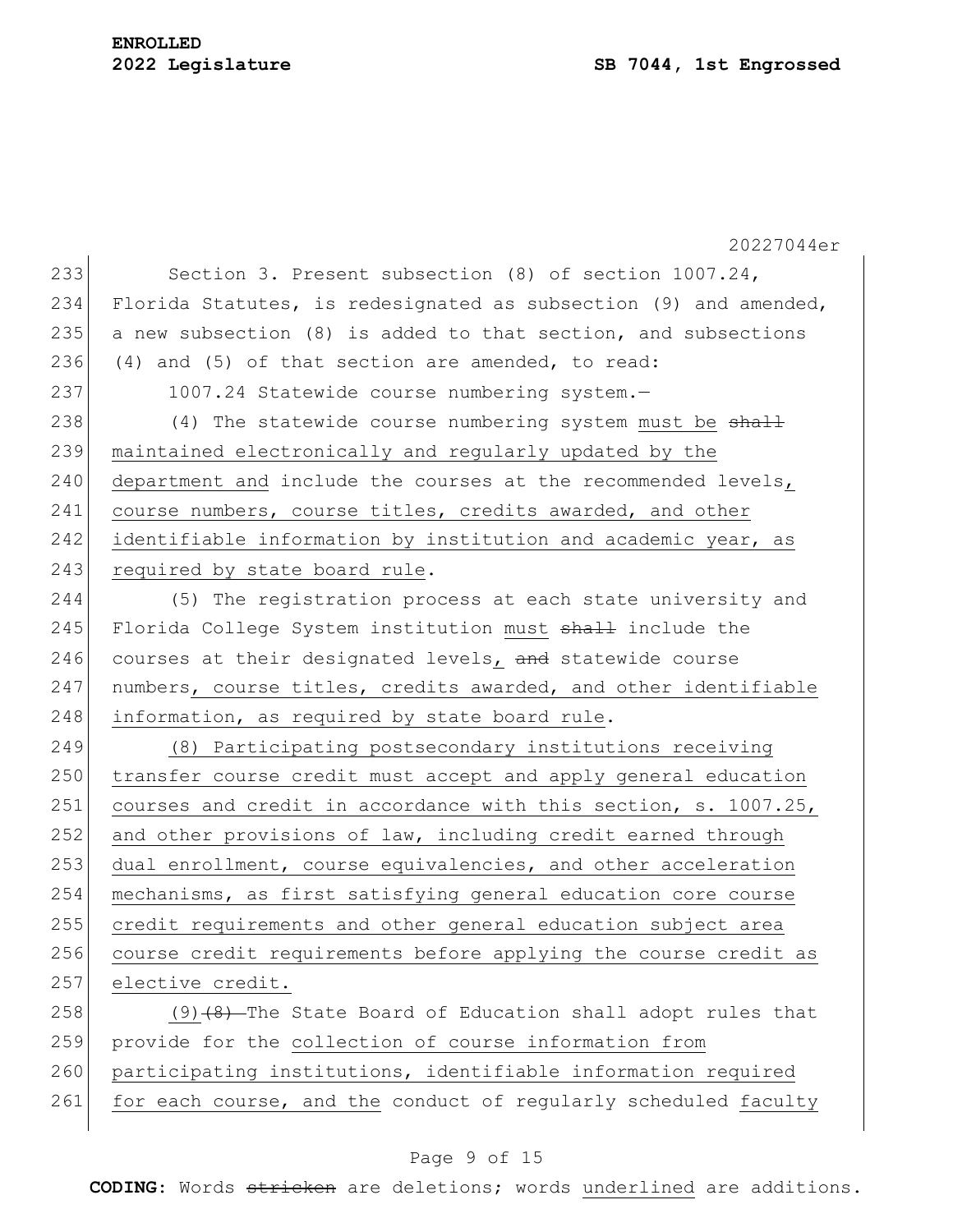20227044er 262 committee reviews and recommendations. At a minimum, rules must 263 address all of the following: 264 (a) Required institutional reporting formats, timelines, 265 and procedures for the timely and uniform collection and 266 publication of course data information. 267 (b) Regularly scheduled faculty committee reviews and 268 recommendations to the commissioner for the alignment or 269 realignment of courses, course numbers, course titles, 270 designated levels, credits awarded, and other identifiable 271 information for the purpose of facilitating credit transfer and 272 acceptance for substantially similar courses at receiving 273 institutions. 274 (c) Regularly scheduled faculty committee reviews and 275 recommendations to the commissioner for the classification or 276 reclassification of courses as satisfying general education, 277 general education core, prerequisite, substitution, equivalency, 278 civic literacy, or other course types, pursuant to s. 1007.25, 279 consistent with subject area, course content, programmatic, and 280 other requirements outlined in rule. 281 (d) Purges of courses that are listed in the statewide 282 course numbering system but have not been taught at an 283 institution for the preceding 5 years. These rules must include 284 waiver provisions that allow course continuation if an 285 institution has reasonable cause for having not offered a course 286 within the 5-year limit and an expectation that the course will 287 be offered again within the following 5 years. 288 Section 4. Effective upon this act becoming a law, section 289 1008.47, Florida Statutes, is created to read:

290 1008.47 Postsecondary education institution accreditation.-

### Page 10 of 15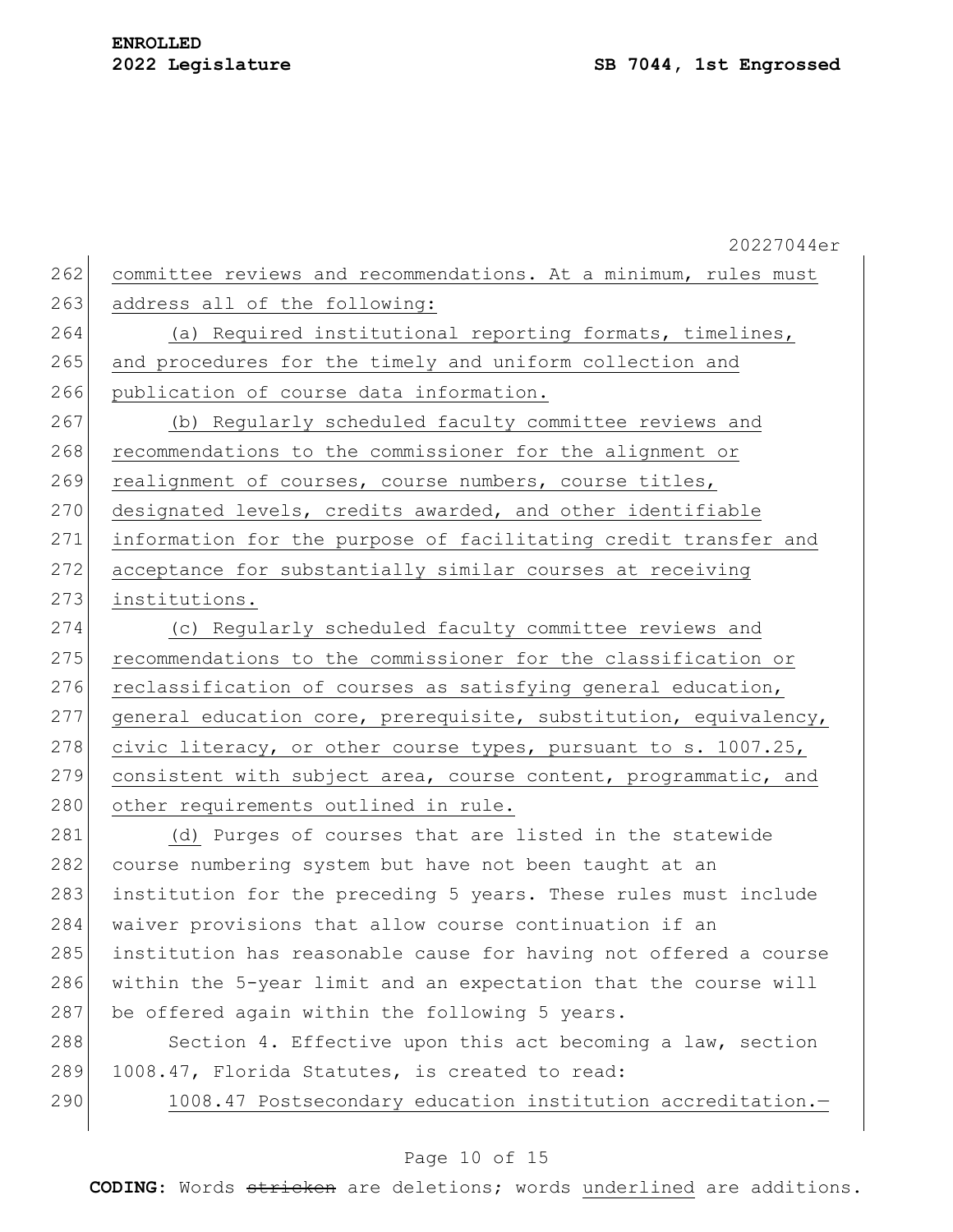|     | 20227044er                                                       |
|-----|------------------------------------------------------------------|
| 291 | (1) DEFINITION. - As used in this section, the term              |
| 292 | "postsecondary education institution" means a Florida College    |
| 293 | System institution, state university, or nonpublic postsecondary |
| 294 | education institution that receives state funds.                 |
| 295 | (2) ACCREDITATION.-                                              |
| 296 | (a) By September 1, 2022, the Board of Governors or the          |
| 297 | State Board of Education, as applicable, shall identify and      |
| 298 | determine the accrediting agencies or associations best suited   |
| 299 | to serve as an accreditor for public postsecondary institutions. |
| 300 | Such accrediting agencies or associations must be recognized by  |
| 301 | the database created and maintained by the United States         |
| 302 | Department of Education. A public postsecondary institution may  |
| 303 | not be accredited by the same accrediting agency or association  |
| 304 | for consecutive accreditation cycles. In the year following      |
| 305 | reaffirmation or fifth-year review by its accrediting agencies   |
| 306 | or associations, each public postsecondary institution must seek |
| 307 | and obtain accreditation from an accrediting agency or           |
| 308 | association identified by the Board of Governors or State Board  |
| 309 | of Education, respectively, before its next reaffirmation or     |
| 310 | fifth-year review date. The requirements of this subsection are  |
| 311 | not applicable to those professional, graduate, departmental, or |
| 312 | certificate programs at public postsecondary institutions that   |
| 313 | have specific accreditation requirements or best practices,      |
| 314 | including, but not limited to, law, pharmacy, engineering, or    |
| 315 | other similarly situated educational programs.                   |
| 316 | (b) Once a public postsecondary institution is required to       |
| 317 | seek and obtain accreditation from an agency or association      |
| 318 | identified pursuant to paragraph (a), the institution shall seek |
| 319 | accreditation from a regional accrediting agency or association  |
|     |                                                                  |

# Page 11 of 15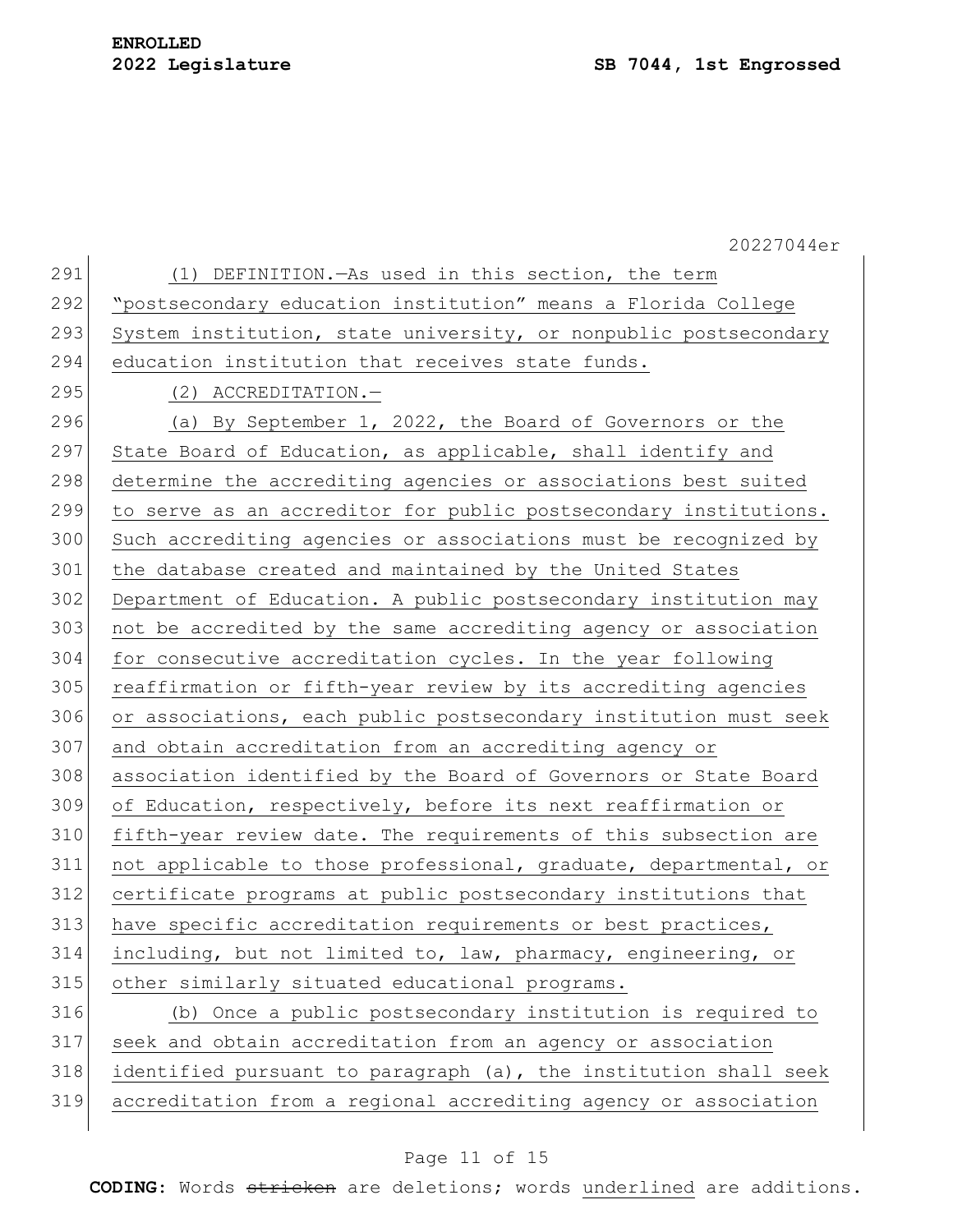|     | 20227044er                                                       |
|-----|------------------------------------------------------------------|
| 320 | and provide quarterly reports of its progress to the Board of    |
| 321 | Governors or State Board of Education, as applicable. If each    |
| 322 | regional accreditation agency or association identified pursuant |
| 323 | to paragraph (a) has refused to grant candidacy status to an     |
| 324 | institution, the institution shall seek and obtain accreditation |
| 325 | from any accrediting agency or association that is different     |
| 326 | than its current accrediting agency or association and is        |
| 327 | recognized by the database created and maintained by the United  |
| 328 | States Department of Education. If a public postsecondary        |
| 329 | institution is not granted candidacy status before its next      |
| 330 | reaffirmation or fifth-year review date, the institution may     |
| 331 | remain with its current accrediting agency or association.       |
| 332 | (3) CAUSE OF ACTION. - A postsecondary education institution     |
| 333 | negatively impacted by retaliatory action taken against the      |
| 334 | postsecondary education institution by an accrediting agency or  |
| 335 | association may bring an action against the accrediting agency   |
| 336 | or association in a court of competent jurisdiction and may      |
| 337 | obtain liquidated damages up to the amount of federal financial  |
| 338 | aid received by the postsecondary education institution, court   |
| 339 | costs, and reasonable attorney fees.                             |
| 340 | (4) EXPIRATION. This section expires December 31, 2032.          |
| 341 | Section 5. Subsection (20) of section 1009.23, Florida           |
| 342 | Statutes, is amended, and subsection (21) is added to that       |
| 343 | section, to read:                                                |
| 344 | 1009.23 Florida College System institution student fees.-        |
| 345 | (20) All tuition and fees described in this section, and         |
| 346 | any proposed changes to such tuition and fees, must be           |
| 347 | prominently posted on the institution's website in an area that  |
| 348 | is transparent and easily accessible. Each Florida College       |
|     |                                                                  |

# Page 12 of 15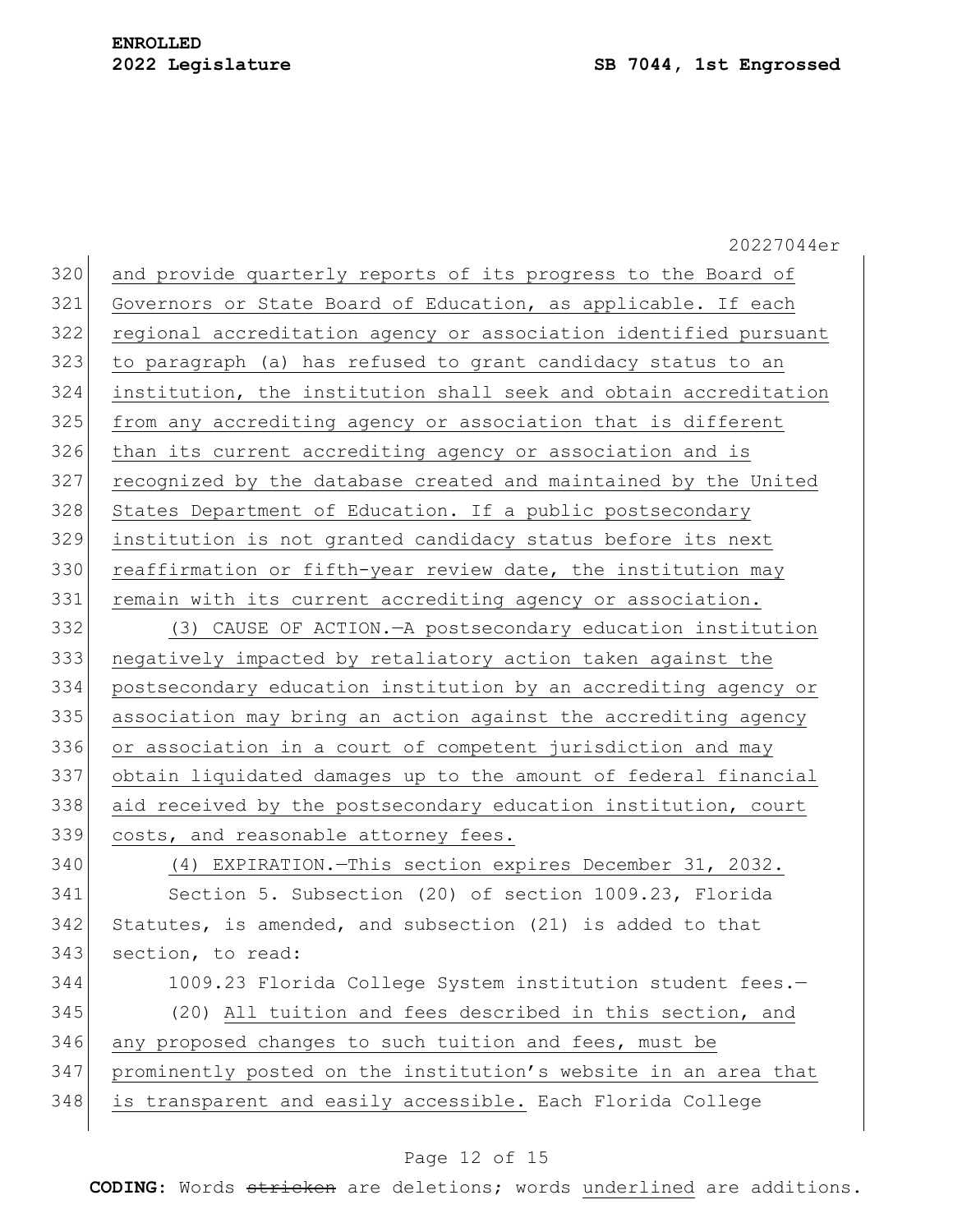20227044er 349 System institution shall publicly notice and notify all enrolled 350 students of any proposal to increase tuition or fees at least 28 351 days before its consideration for a vote taken at a board of 352 trustees meeting. The notice must: 353 (a) Include the date and time of the meeting at which the 354 proposal will be considered. 355 (b) Specifically outline the details of existing tuition 356 and fees, including how such tuition and fees are expended, the 357 rationale and necessity for the proposed increase, and how the 358 funds from the proposed increase will be used. 359 (c) Be posted on the institution's website and issued in a 360 press release, which must also be enclosed in an e-mail sent to 361 all enrolled students. 362 (21) Any proposal or action of a Florida College System  $363$  institution to raise, impose, or authorize any fee, as 364 authorized by law, except for tuition, must be approved by a 365 supermajority vote of the members of the board of trustees of 366 the institution, if approval by the board of trustees is  $367$  required by general law, and at least a supermajority vote of 368 the members of the State Board of Education, if approval by the 369 State Board of Education is required by general law, in order to 370 take effect. 371 Section 6. Subsection (20) of section 1009.24, Florida 372 Statutes, is amended, and subsection (21) is added to that 373 section, to read: 374 1009.24 State university student fees.-375 (20) All tuition and fees described in this section, and 376 any proposed changes to such tuition and fees, must be 377 prominently posted on the state university's website in an area

## Page 13 of 15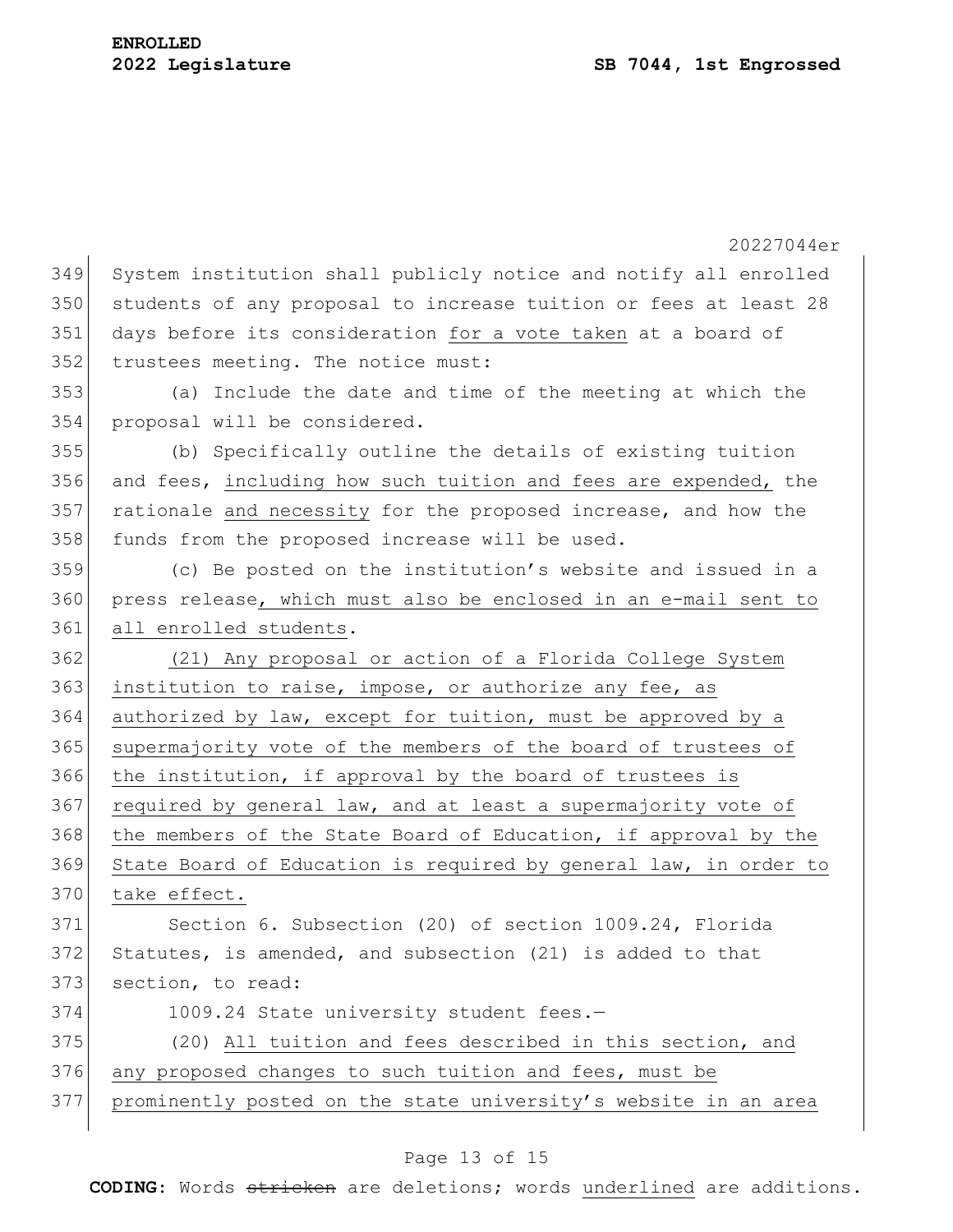|     | 20227044er                                                       |
|-----|------------------------------------------------------------------|
| 378 | that is transparent and easily accessible. Each state university |
| 379 | shall publicly notice and notify all enrolled students of any    |
| 380 | proposal to change tuition or fees at least 28 days before its   |
| 381 | consideration for a vote taken at a board of trustees meeting.   |
| 382 | The notice must:                                                 |
| 383 | (a) Include the date and time of the meeting at which the        |
| 384 | proposal will be considered.                                     |
| 385 | (b) Specifically outline the details of existing tuition         |
| 386 | and fees, including how such tuition and fees are expended, the  |
| 387 | rationale and necessity for the proposed change, and how the     |
| 388 | funds from the proposed change will be used.                     |
| 389 | (c) Be posted on the university's website and issued in a        |
| 390 | press release, which must also be enclosed in an e-mail sent to  |
| 391 | all enrolled students.                                           |
| 392 | (21) Pursuant to s. 7(e), Art. IX of the State                   |
| 393 | Constitution, any proposal or action of a constituent university |
| 394 | to raise, impose, or authorize any fee, as authorized by law,    |
| 395 | except for tuition, must be approved by at least 9 affirmative   |
| 396 | votes of the members of the board of trustees of the constituent |
| 397 | university, if approval by the board of trustees is required by  |
| 398 | general law, and at least 12 affirmative votes of the members of |
| 399 | the Board of Governors, if approval by the Board of Governors is |
| 400 | required by general law, in order to take effect.                |
| 401 | Section 7. The Division of Law Revision shall prepare a          |
| 402 | reviser's bill to replace references to the phrases "the         |
| 403 | Southern Association of Colleges and Schools," "the Commission   |
| 404 | on Colleges of the Southern Association of Colleges and          |
| 405 | Schools," and "the Southern Association of Colleges and Schools  |
| 406 | Commission on Colleges" wherever they occur in the Florida       |
|     |                                                                  |

# Page 14 of 15